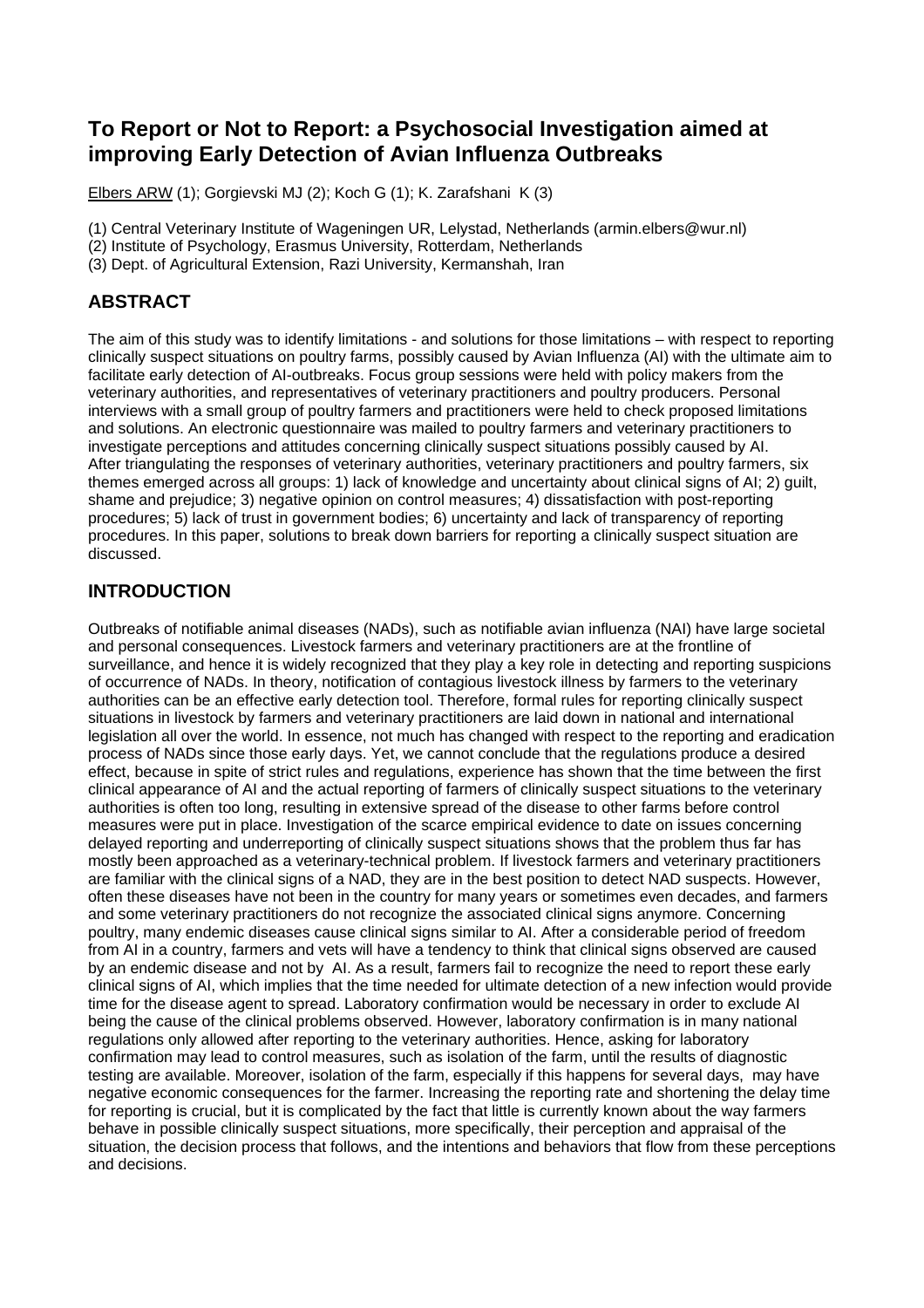The purpose of our study was to identify limitations and solutions for those limitations in reporting clinically suspect situations possibly caused by AI as perceived by veterinary authorities, poultry farmers and veterinary practitioners, with the ultimate aim of improving early detection of AI outbreaks.

### **METHODS**

To learn more about why poultry farmers decide to report or not to report clinically suspect situations possibly caused by AI, our study combined a qualitative and a quantitative research design. For the qualitative part of our study, focus group sessions were held with policy makers of the Ministry of Agriculture, Nature and Food Quality, the Food and Consumer Product Safety Authority, Board members of livestock sections from the Royal Dutch Veterinary Association and with Board members of the two poultry farmer unions present in the Netherland. Subsequently, personal in-depth interviews with five poultry farmers and four poultry veterinary practitioners were held to check if there might be other limitations, solutions and incentives with respect to reporting clinically suspect situations as suggested in the focus group meetings. Based on the results of the qualitative research, an electronic questionnaire was posted on the website of a poultry farmer union for several weeks and posted for three weeks on the website of the Royal Dutch Veterinary Association, inviting veterinary practitioners that work with poultry to respond. The questionnaire did not just probe into possible limitations, but also possible solutions to break down the barriers. A grounded theory approach was used to analyze the content of focus group and in-depth interviews.

## **RESULTS**

After triangulating the responses of veterinary authorities, veterinary practitioners and poultry farmers, six themes emerged across all groups: 1) lack of knowledge and uncertainty about clinical signs of AI; 2) guilt, shame and prejudice; 3) negative opinion on control measures; 4) dissatisfaction with post-reporting procedures; 5) lack of trust in government bodies; 6) uncertainty and lack of transparency of reporting procedures.

A total of 33 poultry farmers and 334 veterinary practitioners responded to the electronic questionnaire. Results of the quantitative study underscored the qualitative results. However, in some instances poultry farmers and veterinary practitioners differed significantly concerning opinions and attitudes towards reporting clinically suspect situations. To highlight a few differences, although both poultry farmers and veterinary practitioners were reluctant to report false alarms, this tendency was stronger for poultry farmers than veterinarians. Relatively more poultry farmers than vets indicated that they would report (much) faster a suspect clinical situation when clinical signs of AI were more specific. In addition, relatively more poultry farmers than vets indicated that they would report (much) faster a suspect clinical situation when there is a strong relationship between poultry farmer and vet. Relatively more poultry farmers than vets feel awful and ashamed respectively, reporting a suspicion, when retrospectively this was a false alarm. In addition, about 50% of poultry farmers and vets indicated that reporting a suspect situation, when retrospectively this was false alarm, had a (very) negative consequence for the financial situation of the farm. A total of 44% of poultry farmers and 13% of vets indicated that reporting a suspicion, when retrospectively this was a false alarm, would result in a (very) negative image of the farm. About 20% of poultry farmers and vets feel that it is a more terrible thing to report a suspicion, when retrospectively this was a false alarm, than to have missed a real case of AI.

#### **DISCUSSION**

The estimated (because with an electronic questionnaire on a website you do not exactly know the size of your population) response rate in poultry farmers was low, in vets good. The subject of reporting clinically suspect situations possibly caused by NADs to the veterinary authorities is considered a very sensitive item within the poultry industry, and this might be the reason why not many poultry farmers have taken the time to respond. Nevertheless, results of the quantitative study underscored the result of the qualitative studies and we are therefore confident that we have captured what is felt by farmers and practitioners in the field.

A need for continuous training of poultry farmers and veterinary practitioners with respect to recognizing clinical signs associated with AI was ventilated. This can partly be facilitated by offering web-based information. While providing this information, we should be cautious not only to show the typical high mortality caused by HPAI infections but also the mild clinical signs associated with LPAI infections. Although specific rules were set with respect to reporting an AI-suspect situation after the HPAI H7N7 epidemic in 2003 in the Netherlands, poultry farmers indicated not to agree on these rules. Poultry farmers did not see why they should report such situations when they encounter signs they interpret as being linked to other diseases or other causes. In the case of e.g. a failing ventilation system causing a temporarily high mortality, it is understandable that the farmer is not willing to report a high mortality. However, in the case of poultry diseases that produce similar clinical signs as AI, it is irresponsible and a risky situation that farmers